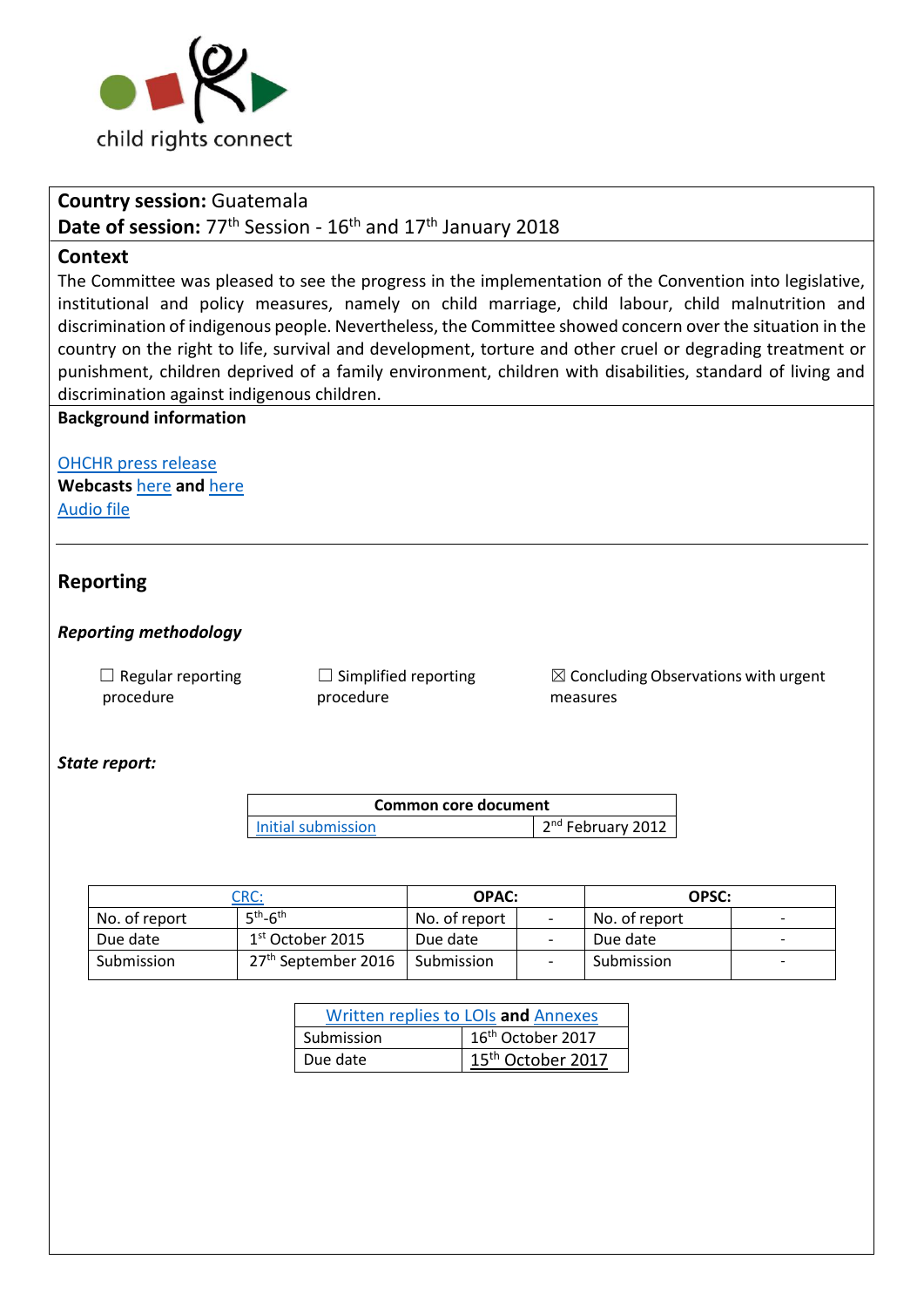

|             | Public reports from children's rights defenders              |  |
|-------------|--------------------------------------------------------------|--|
|             |                                                              |  |
|             |                                                              |  |
|             | <b>Alternative reports</b>                                   |  |
|             | Adolescentes de la delegación de Sociedad Civil              |  |
|             | Child Helpline International                                 |  |
|             | <b>Child Soldiers International</b>                          |  |
|             | <b>Cultural Survival</b>                                     |  |
|             | Disability Rights International<br>٠                         |  |
|             | <b>FIAN</b>                                                  |  |
| <b>NGOs</b> | Global Initiative                                            |  |
|             | Global Initiative to End All Corporal Punishment of Children |  |
|             | <b>IBFAN</b>                                                 |  |
|             | Incide Joven                                                 |  |
|             | International Disability Alliance                            |  |
|             | <b>ISS</b>                                                   |  |
|             | Red Niña Niño Alberto Vásquez                                |  |

# **State delegation**

The delegation was led by Jorge Luis Borrayo Reyes, President of *La Comisión Presidencial Coordinadora de la Política del Ejecutivo en Materia de Derechos Humanos* (COPREDEH). He was accompanied by twenty members of various governmental institutions, although none were representing an agency with a child specific only focus.

# **Committee's Task Force members**

| Name & Last Name                | Country        |
|---------------------------------|----------------|
| Ms. Amal ALDORESI               | <b>Bahrain</b> |
| Mr. Luis Ernesto PDERNERA REYNA | Uruguay        |
| Ms. Kristen SANDBERG            | Sweden         |
| Ms. Renate WINTER               | Austria        |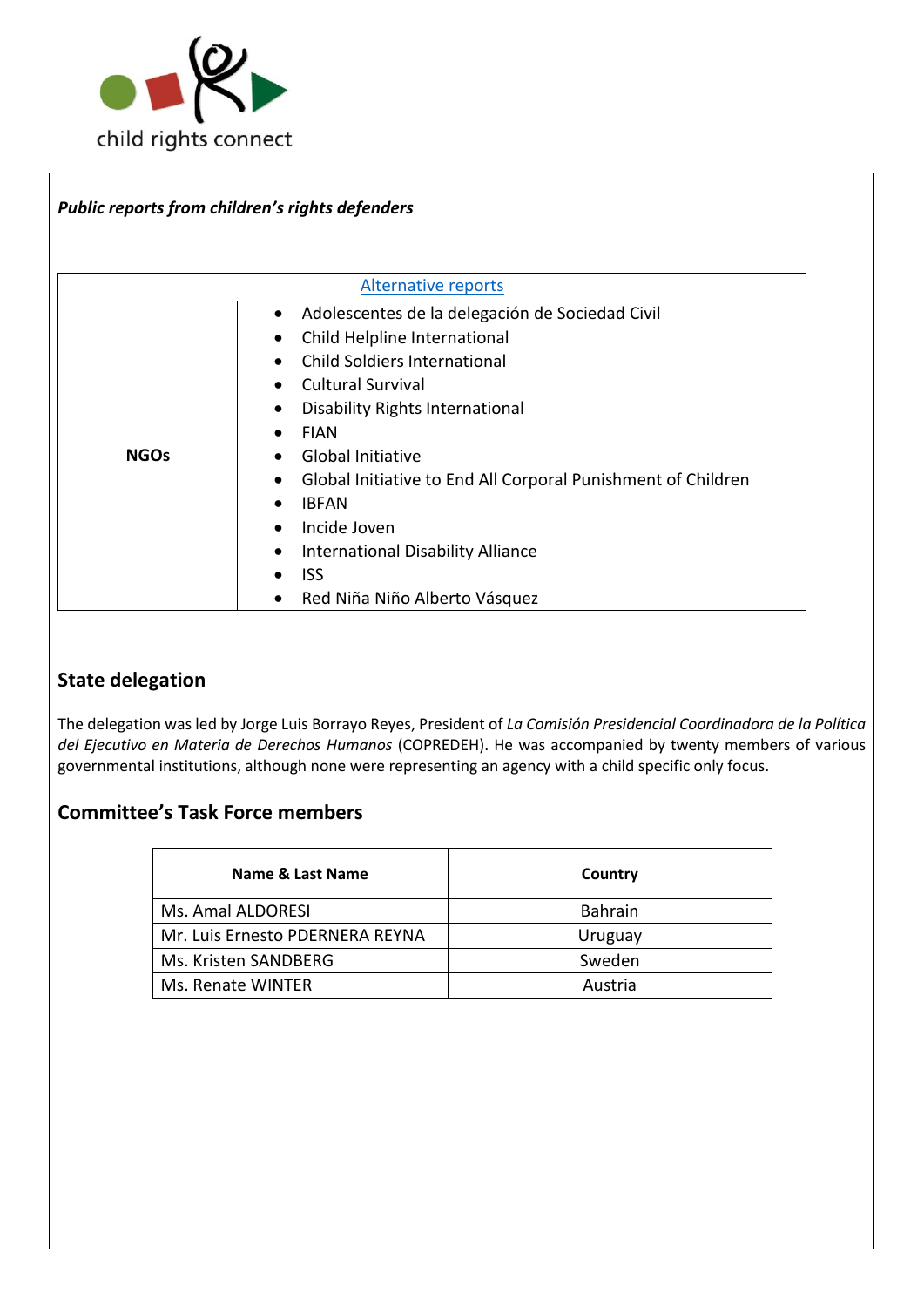

### **Dialogue description**

### i. Character of the dialogue

The dialogue between the Committee and the delegation was generally open and cooperative, save for some more delicate issues. The discussion was mainly focused on technical aspects of implementation and legal reform.

### ii. General assessment made by the Committee

The Committee acknowledged the advances made since the last session yet called attention to the fact that more coordination mechanisms and clear mandates are needed, alongside reform of current national legislation on matters like corporal punishment, in order to comply with the CRC. The Committee revealed great concern over the recruitment of children into the *maras,* the case of the orphanage fire which victimised 41 girls and the general state of alternative care in Guatemala.

### iii. Main issues discussed:

- **Non-discrimination:** The Committee showed concern over discrimination on the basis of economic class, against indigenous people, namely girls, who have harder access to healthcare and are more prone to mental health issues, and children with disabilities. The Committee highlighted that the discrimination against LGBTI persons has been increased by the government, after the approval of a law protecting traditional family. Also, they mentioned that the poverty rates of the indigenous community has increased despite the measures put in place by the government to tackle it. The delegation replied by saying that discrimination against indigenous children in school has stopped since the peace accords and the subsequent efforts to implement bilingual and multicultural education.
- **Violence Against Children:** The Committee expressed concern over the murdering of children due to widespread violence in the country by the *maras*, with 45.5% of children being tackled by organised crime and facing bullying and sexual violence within and outside the home. Regarding the question of recruitment into the *maras,* the delegation replied that there is a safe school programme in place to address this issue and a youth programme for vulnerable children. On the topic related to the fire on an orphanage, the delegation replied that the government has provided shelter and food for the victims and their families, as well as psychosocial support for their relatives of those who were killed. Additionally, the delegation said those involved in the death of those children were being persecuted.
- **Juvenile Justice:** The delegation admitted the overcrowding of centres for juveniles and said there is a plan in place to remodel the existing ones and to improve living conditions in those facilities. Among the measures being taken they added that ill treatment cases had been properly reported and staff members deemed not qualified by government had been removed. Likewise, they mentioned the existence of special chambers to deal with juvenile cases. The delegation added that efforts of reintegration into society have been conducted with the support of multisectoral teams. As for children deprived of liberty, the delegation highlighted that the government had provided access of those children to tools for distance learning education, leisure time and work centres to prepare children for reintegration into society and workforce.
- **Children Deprived of a Family Environment:** The Committee showed concern over the levels of institutionalisation, particularly for children with disabilities and its relationship to high levels of poverty and lack of adequate state support. The delegation said that there is a strategy being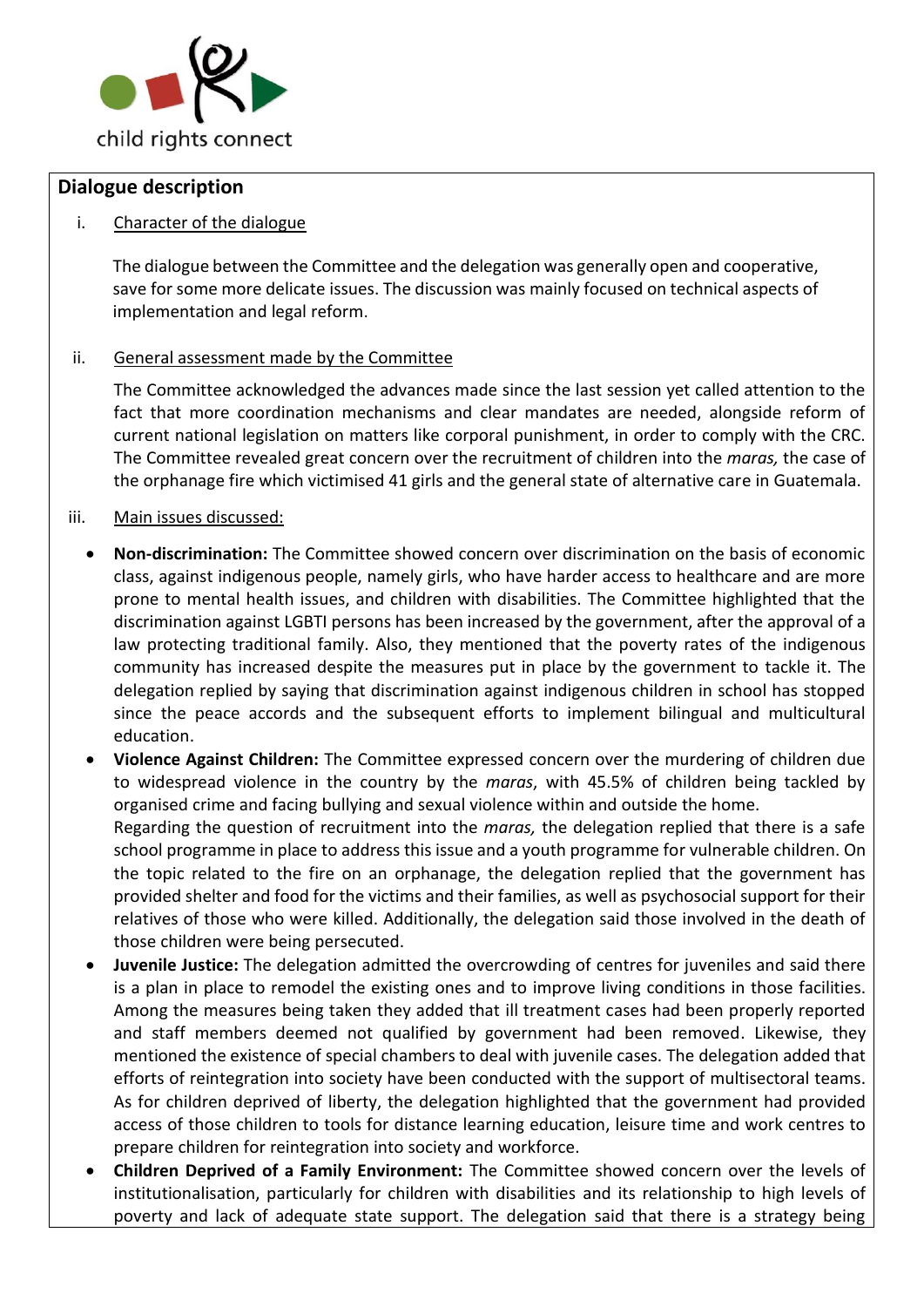

developed for protection mechanisms, family reunification, restriction of the use of foster care and public campaigns to sensitise for the negative effects of institutionalisation.

• **Children with Disabilities:** The Committee showed concern over the lack of measures and support to families to avoid institutionalisation of children with disabilities due to the current situation of financial aid provided to families, which is conditional and limited by the lack of services to ensure rehabilitation and reintegration of children with disabilities .

# **Recommendations of the Committee**

- **Right to life, survival and development:** The Committee urged the State Party to adopt and implement measures to investigate, prosecute and sanction cases of death and extrajudicial killings of children, including the monitoring of the performance of the police and judicial institutions; adopt a strategy to address structural poverty and inequality relating to chronic malnutrition and mortality affecting indigenous children. Prioritise the adoption of an interinstitutional administrative protocol on children suffering from chronic malnutrition; implement the OHCHR technical guidance on the application of a human rights-based approach to the implementation of policies and programmes to reduce and eliminate preventable mortality and morbidity of children under 5 years of age.
- **Violence Against Children:** The Committee recommended Guatemala to adopt a comprehensive strategy to end all abuses of children in institutionalised care with regular monitoring and investigations that ensure the identification and immediate removal of liable staff; carry out an independent and impartial investigation into previous allegations and the events that took place in *"Hogar Seguro Virgen de la Asuncion"* on March 2017 while providing victims and their families with psychosocial recovery and monitoring the situation of transferred children. The Committee advised the State party to fight impunity through investigations and convictions of perpetrators of violence against children and establish a complaints procedure and appropriate remedy for all children in alternative care and detention facilities
- **Juvenile Justice:** The Committee recommended the state adopts a comprehensive strategy to reduce overcrowding and improve living conditions in juvenile detention centres.
- **Children Deprived of a Family Environment:** Recalling previous recommendations, the Committee advises that a strategy to promote family-based care for children in all circumstances and enough budget allocations for foster families are adopted; adopt a strategy for the deinstitutionalisation of children and avoid building new large care institutions; adopt criteria based on the needs and best interests of the child for placement in alternative care as a last resort and impose a moratorium on new institutionalisation as well as a timetable for closure of care institutions.
- **Children with Disabilities:** The Committee recommended Guatemala to adopt a rights-based model of disability and implement a comprehensive strategy for the inclusion of children with disabilities in society, considering the accessibility to services. It also suggested to ensure antidiscrimination measures are intersectional; adopt strategies to prevent abuse, neglect and violence against children with disabilities; ensure children with disabilities are able to live in a family setting and adequately train foster parents and, finally, to draft a comprehensive strategy and guidelines for the full access of children with disabilities to inclusive education.
- **Standard of Living:** The Committee advises the State to legislate the duty of public authorities to consider the impacts of forced evictions on children and ensure resettlement plans and humanitarian assistance for evicted communities; provide assistance for families with children